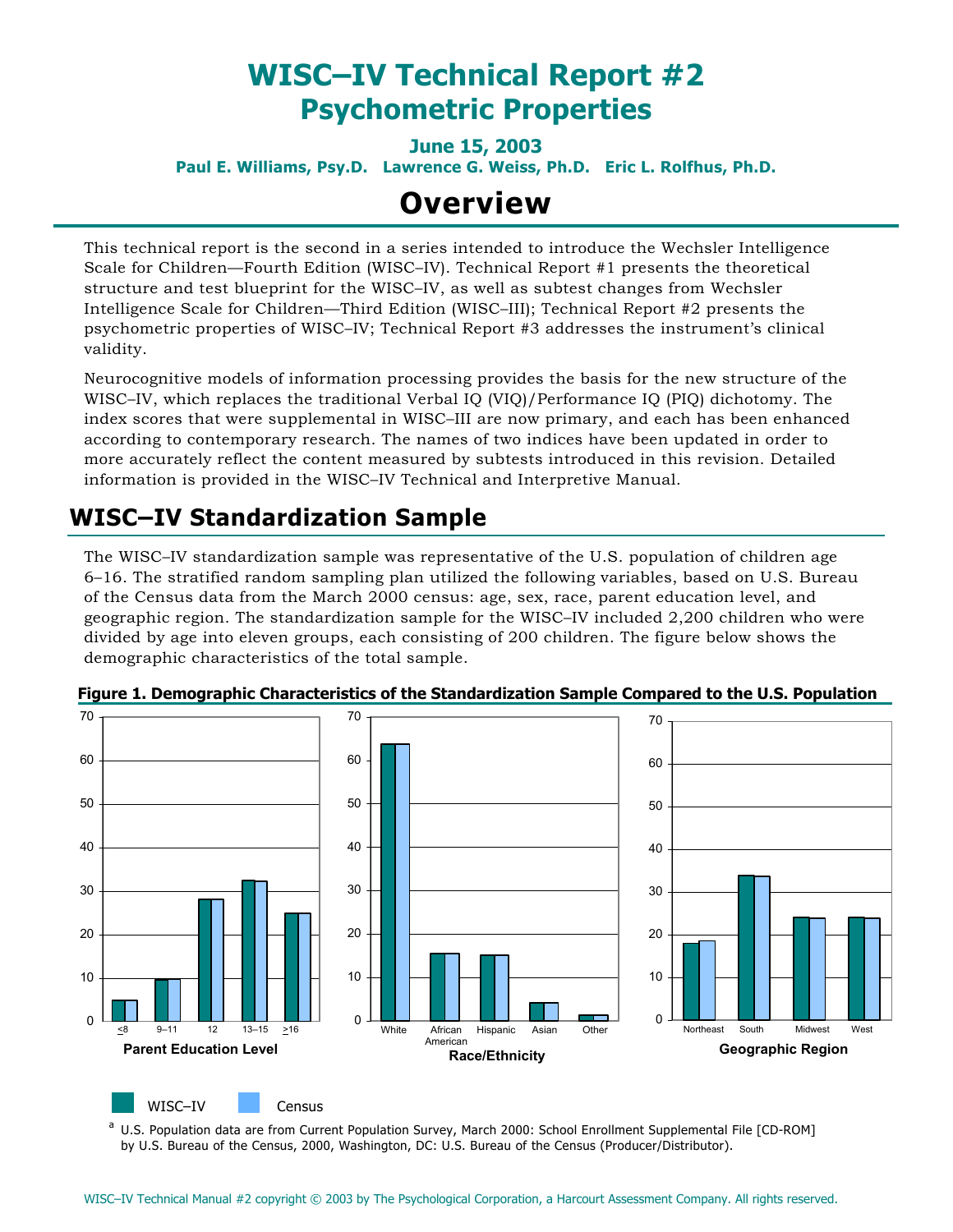## **Evidence of Reliability: Internal Consistency**

The evidence of internal consistency reliability for the normative sample was obtained using the split-half method for all subtests except the speeded tasks (Coding, Symbol Search, and Cancellation), for which the test-retest coefficients were used. Table 1 compares the average internal consistency reliability coefficients across ages for the WISC–III and the WISC–IV subtest and composite scales. The reliability coefficients for the WISC–IV composite scales range from .88 (Processing Speed) to .97 (Full Scale). The reliability coefficients of the WISC–IV composite scales are identical to or slightly better than corresponding composite scales in the WISC–III.

That these results can be appropriately generalized is supported by information obtained from the special and clinical samples. Evidence of reliability was obtained utilizing the split-half method from a sample of 661 children from 16 special and clinical groups. Table 1 provides average internal consistency reliability coefficients of subtests for these groups. The majority of the subtest reliability coefficients across special groups are similar to or higher than those coefficients reported for the normative sample, suggesting that the WISC–IV is equally reliable instrument for assessing children who are developing typically and children with clinical diagnoses.

#### **Table 1. Reliability Coefficients of the Subtests and Composite Scales**

| <b>Subtest/Composite</b>          | <b>Average</b><br>WISC-III<br>$r_{xx}$ <sup>a</sup> | <b>Average</b><br>WISC-IV<br>$r_{xx}$ <sup>a</sup> | WISC-IV<br><b>Average</b><br><b>With</b><br><b>Special</b><br><b>Groups</b><br>$r_{xx}$ |
|-----------------------------------|-----------------------------------------------------|----------------------------------------------------|-----------------------------------------------------------------------------------------|
| <b>Block Design</b>               | .87                                                 | .86                                                | .90                                                                                     |
| <b>Similarities</b>               | .81                                                 | .86                                                | .90                                                                                     |
| <b>Digit Span</b>                 | .85                                                 | .87                                                | .87                                                                                     |
| <b>Picture Concepts</b>           |                                                     | .82                                                | .88                                                                                     |
| <b>Coding</b>                     | .79                                                 | .85                                                |                                                                                         |
| <b>Vocabulary</b>                 | .87                                                 | .89                                                | .92                                                                                     |
| <b>Letter-Number Seg.</b>         |                                                     | .90                                                | .93                                                                                     |
| <b>Matrix Reasoning</b>           |                                                     | .89                                                | .93                                                                                     |
| <b>Comprehension</b>              | .77                                                 | .81                                                | .87                                                                                     |
| <b>Symbol Search</b>              | .76                                                 | .79                                                |                                                                                         |
| <b>Picture Completion</b>         | .77                                                 | .84                                                | .89                                                                                     |
| <b>Cancellation</b>               |                                                     | .79                                                |                                                                                         |
| <b>Information</b>                | .84                                                 | .86                                                | .89                                                                                     |
| <b>Arithmetic</b>                 | .78                                                 | .88                                                | .92                                                                                     |
| <b>Word Reasoning</b>             |                                                     | .80                                                | .85                                                                                     |
| <b>Block Design No Time Bonus</b> |                                                     | .84                                                | .89                                                                                     |
| <b>Digit Span Forward</b>         |                                                     | .83                                                | .82                                                                                     |
| <b>Digit Span Backward</b>        |                                                     | .80                                                | .84                                                                                     |
| <b>Cancellation Random</b>        |                                                     | .70                                                |                                                                                         |
| <b>Cancellation Structured</b>    |                                                     | .75                                                |                                                                                         |
| <b>Verbal Comprehension</b>       | .94                                                 | .94                                                |                                                                                         |
| <b>Perceptual Reasoning</b>       | .90                                                 | .92                                                |                                                                                         |
| <b>Working Memory</b>             | .87                                                 | .92                                                |                                                                                         |
| <b>Processing Speed</b>           | .85                                                 | .88                                                |                                                                                         |
| <b>Full Scale</b>                 | .96                                                 | .97                                                |                                                                                         |

ª Average reliability coefficients were calculated with Fisher's z transformation.

## **Evidence of Reliability: Test-Retest Stability**

The evidence of the WISC–IV's test-retest stability for subtest and composite scales was evaluated with information obtained from a sample of 243 children. Participants were administered the WISC–IV on two separate occasions, with a mean test-retest interval of 32 days. Table 2 presents the mean subtest scaled scores and composite scores and their standard deviations. As can be seen, the data indicate that the WISC–IV scores are stable

across time. The mean retest scores for all subtests are higher than the mean test scores from the first administration, with effect sizes ranging from .08 (Comprehension) to .60 (Picture Completion). In general, the test-retest gains are less pronounced for the verbal subtests than for other subtests. This analysis is presented in five separate age bands that show that the pattern of results is similar.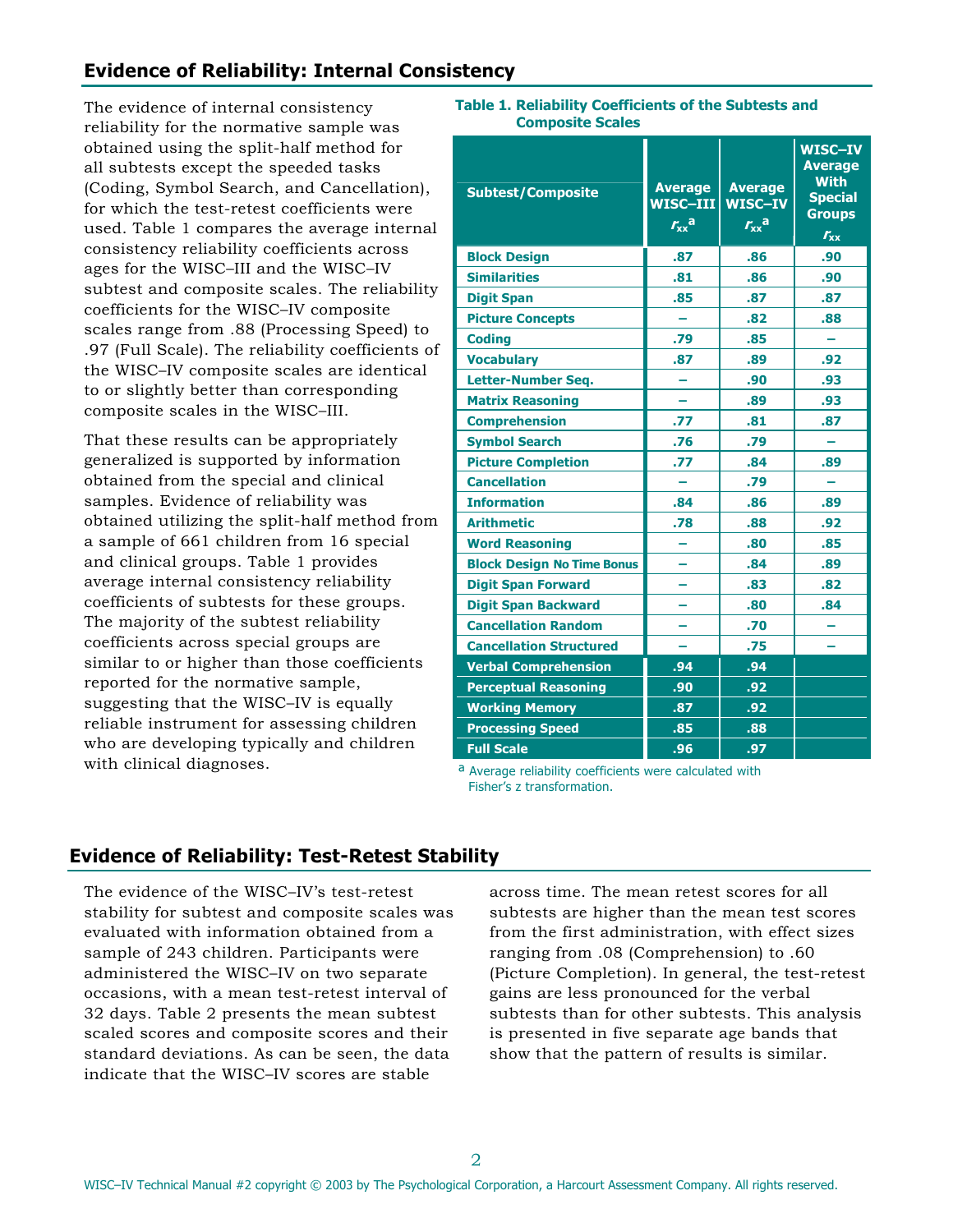| <b>All Ages</b>                                  |             | <b>First</b><br><b>Testing</b> |             | <b>Second</b><br><b>Testing</b> |                |                        |                                      |
|--------------------------------------------------|-------------|--------------------------------|-------------|---------------------------------|----------------|------------------------|--------------------------------------|
| <b>Subtest/Process</b><br><b>Score/Composite</b> | <b>Mean</b> | <b>SD</b>                      | <b>Mean</b> | <b>SD</b>                       | $r_{12}^{\ b}$ | <b>Corrected</b><br>ra | <b>Standard</b><br><b>Difference</b> |
| <b>Block Design</b>                              | 10.0        | 3.0                            | 11.2        | 2.9                             | .81            | .82                    | .41                                  |
| <b>Similarities</b>                              | 10.1        | 2.6                            | 10.7        | 2.5                             | .81            | .86                    | .24                                  |
| <b>Digit Span</b>                                | 9.9         | 2.9                            | 10.4        | 2.7                             | .81            | .83                    | .18                                  |
| <b>Picture Concepts</b>                          | 10.1        | 2.7                            | 10.9        | 2.8                             | .71            | .76                    | .29                                  |
| <b>Coding</b>                                    | 10.4        | 2.7                            | 11.8        | 3.1                             | .81            | .84                    | .48                                  |
| <b>Vocabulary</b>                                | 10.1        | 2.3                            | 10.4        | 2.4                             | .85            | .92                    | .13                                  |
| Letter-Number Seg.                               | 10.3        | 2.5                            | 10.7        | 2.6                             | .75            | .83                    | .16                                  |
| <b>Matrix Reasoning</b>                          | 10.2        | 2.5                            | 10.8        | 2.7                             | .77            | .85                    | .23                                  |
| <b>Comprehension</b>                             | 10.1        | 2.5                            | 10.3        | 2.4                             | .72            | .82                    | .08                                  |
| <b>Symbol Search</b>                             | 10.4        | 2.5                            | 11.5        | 2.8                             | .68            | .80                    | .41                                  |
| <b>Picture Completion</b>                        | 10.3        | 2.9                            | 12.1        | 3.1                             | .82            | .84                    | .60                                  |
| <b>Cancellation</b>                              | 10.2        | 3.0                            | 11.3        | 3.0                             | .78            | .79                    | .37                                  |
| <b>Information</b>                               | 10.0        | 2.5                            | 10.4        | 2.5                             | .83            | .89                    | .16                                  |
| <b>Arithmetic</b>                                | 10.1        | 2.8                            | 10.7        | 2.5                             | .75            | .79                    | .23                                  |
| <b>Word Reasoning</b>                            | 10.2        | 2.5                            | 11.0        | 2.6                             | .75            | .82                    | .31                                  |
| <b>Block Design No Time Bonus</b>                | 10.1        | 2.9                            | 11.2        | 2.7                             | .76            | .78                    | .39                                  |
| <b>Digit Span Forward</b>                        | 9.9         | 2.9                            | 10.3        | 2.8                             | .72            | .76                    | .14                                  |
| <b>Digit Span Backward</b>                       | 10.1        | 2.7                            | 10.5        | 2.7                             | .67            | .74                    | .15                                  |
| <b>Cancellation Random</b>                       | 10.0        | 2.9                            | 11.0        | 2.9                             | .68            | .72                    | .34                                  |
| <b>Cancellation Structured</b>                   | 10.2        | 2.8                            | 11.0        | 2.8                             | .73            | .76                    | .29                                  |
| <b>Verbal Comprehension</b>                      | 100.0       | 11.7                           | 102.1       | 11.7                            | .89            | .93                    | .18                                  |
| <b>Perceptual Reasoning</b>                      | 100.7       | 13.1                           | 105.9       | 13.9                            | .85            | .89                    | .39                                  |
| <b>Working Memory</b>                            | 99.8        | 13.1                           | 102.4       | 13.3                            | .85            | .89                    | .20                                  |
| <b>Processing Speed</b>                          | 102.4       | 12.6                           | 109.5       | 15.2                            | .79            | .86                    | .51                                  |
| <b>Full Scale</b>                                | 101.0       | 11.7                           | 106.6       | 12.5                            | .89            | .93                    | .46                                  |

#### **Table 2. Stability Coefficients of the Subtests, Process Scores, and Composite Scales**

ª Correlations were corrected for the variability of the standardization sample (Allen & Yen, 1979; Magnusson, 1967). b Average stability coefficients across the five age bands were calculated with Fisher's z transformation.

### **Factor-Analytic Studies**

Exploratory and confirmatory factor analyses were conducted to evaluate the internal structure of the WISC–IV. Because the revision retained ten subtests from the WISC–III, as well as including five new subtests designed to measure similar constructs, WISC–IV was expected to measure the same four cognitive domains as the WISC–III (i.e., Verbal Comprehension, Perceptual Organization, Freedom from Distractibility, and Processing Speed; Wechsler, 1991).

The initial step in examining the factor structure of the WISC–IV was to determine if the pattern of obtained results matched the hypothesized four factor structure. The stability of the factor structure was then examined across different age groups. Finally, the predicted model was tested against alternative models using confirmatory factor analytic methods.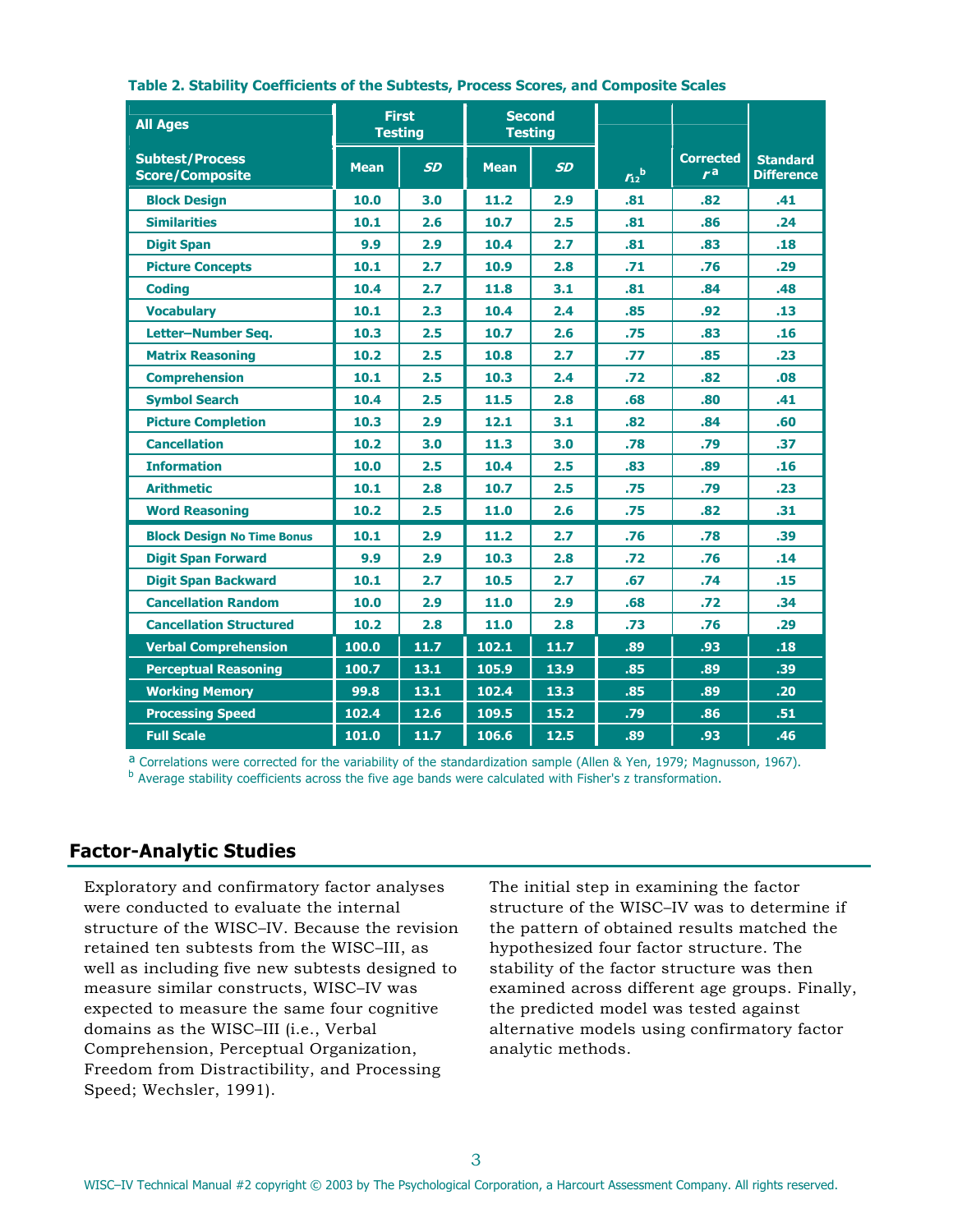| Ages 6:0-16:11<br>$(N=1525)$ | <b>Four Factor Model</b>              |                                       |                       |                         |  |
|------------------------------|---------------------------------------|---------------------------------------|-----------------------|-------------------------|--|
| <b>Subtest</b>               | <b>Verbal</b><br><b>Comprehension</b> | <b>Perceptual</b><br><b>Reasoning</b> | <b>Working Memory</b> | <b>Processing Speed</b> |  |
| <b>Similarities</b>          | .71                                   | .13                                   | .02                   | $-.02$                  |  |
| <b>Vocabulary</b>            | .87                                   | $-.05$                                | .06                   | .00.                    |  |
| <b>Comprehension</b>         | .78                                   | $-.13$                                | .06                   | .07                     |  |
| <b>Information</b>           | .71                                   | .08                                   | .11                   | $-.06$                  |  |
| <b>Word Reasoning</b>        | .73                                   | .09                                   | $-.07$                | $-.01$                  |  |
| <b>Block Design</b>          | $-.06$                                | .78                                   | .04                   | $-.02$                  |  |
| <b>Picture Concepts</b>      | .16                                   | .40                                   | .06                   | .02                     |  |
| <b>Matrix Reasoning</b>      | $-.03$                                | .64                                   | .19                   | $-.04$                  |  |
| <b>Picture Completion</b>    | .32                                   | .60                                   | $-.26$                | .02                     |  |
| <b>Digit Span</b>            | .00.                                  | $-.03$                                | .67                   | $-.05$                  |  |
| Letter-Number Seq.           | .11                                   | $-.04$                                | .62                   | .00.                    |  |
| <b>Arithmetic</b>            | .14                                   | .18                                   | .51                   | .03                     |  |
| <b>Coding</b>                | $-.02$                                | .01                                   | .05                   | .70                     |  |
| <b>Symbol Search</b>         | .01                                   | .17                                   | .08                   | .54                     |  |
| <b>Cancellation</b>          | .01                                   | $-.09$                                | $-.11$                | .65                     |  |
|                              |                                       |                                       |                       |                         |  |

#### **Table 3. Exploratory Factor Pattern Loadings for Core and Supplemental Subtests**

Note: See WISC–IV Technical and Interpretive Manual for complete table and further discussion.

### **Exploratory Factor Analysis**

Table 3 presents the factor analysis results for the core and supplemental subtests for all ages. The four factor structure is clearly observed and the primary loading of each subtest is found on the expected factor. On the Verbal Comprehension factor, a small secondary loading across ages is observed for Picture Completion. To further examine the stability of the factor structure, the data in four age bands (6–7, 8–9, 10–11, 12–13, 14–16) were then analyzed separately. With minor variations, each age band supported the overall four factor structure. The factor loading for Picture Concepts for ages 6–7 was evenly split between Verbal Comprehension and

Perceptual Reasoning. The response processes of younger children on this task may require more verbal mediation then in older children. Above age 11, Arithmetic—clearly a working memory subtest at all age bands—has a small secondary loading on Verbal Comprehension and on Perceptual Reasoning. At age 10 and below, Information exhibited a small secondary loading on the Working Memory factor.

The results from the Confirmatory Factory Analysis of the total sample verified that, as compared to reasonable alternative models, the four-factor model is clearly fits the data best; this finding was also consistent across the four age bands.

### **Evidence of Validity: Relationships to Other Measures**

Evidence of validity was examined by determining the relationship between the WISC–IV and the following measures: WISC–III, WPPSI–III, WAIS–III, WASI, WIAT–II, Children's Memory Scale (CMS), Gifted Rating Scale (GRS), BarOn Emotional Quotient–Inventory: Youth Version (Bar-On EQ–I:YV), and Adaptive Behavior Assessment System–Second Edition (ABAS–II). This report presents details of the WISC–III/WISC–IV study.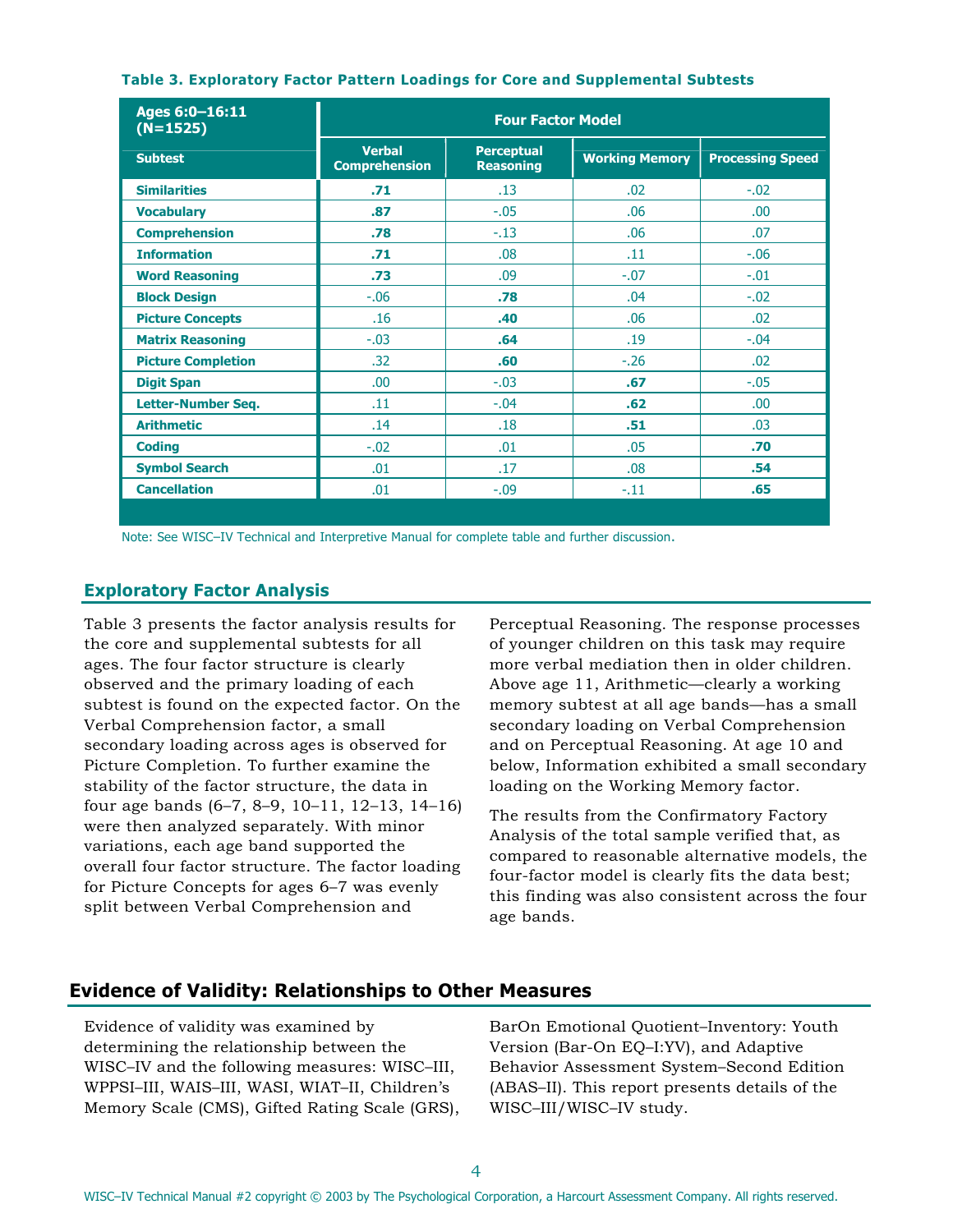|                           |                   | <b>WISC-IV</b> |                  |                   | WISC-III  |                  |                |                                    |                                            |
|---------------------------|-------------------|----------------|------------------|-------------------|-----------|------------------|----------------|------------------------------------|--------------------------------------------|
| <b>Subtest/Composite</b>  | Mean <sup>a</sup> | <b>SD</b>      | $\boldsymbol{N}$ | Mean <sup>a</sup> | <b>SD</b> | $\boldsymbol{N}$ | $r_{12}^{\ b}$ | <b>Corrected</b><br>$r_{12}^{\ b}$ | <b>Standard</b><br>Difference <sup>c</sup> |
| <b>Block Design</b>       | 10.6              | 2.8            | 242              | 11.6              | 3.5       | 242              | .77            | .77                                | .32                                        |
| <b>Similarities</b>       | 10.6              | 2.7            | 243              | 11.3              | 2.9       | 243              | .75            | .76                                | .25                                        |
| <b>Digit Span</b>         | 10.4              | 3.1            | 241              | 10.5              | 3.3       | 241              | .79            | .77                                | .03                                        |
| <b>Picture Concepts</b>   | 10.8              | 3.0            | 244              |                   |           |                  |                |                                    |                                            |
| <b>Coding</b>             | 10.4              | 3.1            | 240              | 11.1              | 3.3       | 240              | .77            | .76                                | .22                                        |
| <b>Vocabulary</b>         | 10.6              | 2.5            | 243              | 10.7              | 2.9       | 243              | .78            | .82                                | .04                                        |
| <b>Letter-Number Sea</b>  | 10.4              | 3.1            | 244              |                   |           |                  |                |                                    |                                            |
| <b>Matrix Reasoning</b>   | 10.5              | 2.9            | 244              |                   |           |                  |                |                                    |                                            |
| <b>Comprehension</b>      | 10.6              | 2.6            | 241              | 11.0              | 3.1       | 241              | .60            | .62                                | .14                                        |
| <b>Symbol Search</b>      | 10.6              | 2.8            | 237              | 11.8              | 3.8       | 237              | .68            | .67                                | .36                                        |
| <b>Picture Completion</b> | 11.1              | 3.0            | 244              | 11.8              | 2.8       | 244              | .62            | .64                                | .24                                        |
| <b>Cancellation</b>       | 9.6               | 3.2            | 239              |                   |           |                  |                |                                    |                                            |
| <b>Information</b>        | 10.7              | 2.6            | 244              | 11.0              | 3.1       | 244              | .82            | .83                                | .10                                        |
| <b>Arithmetic</b>         | 10.0              | 2.9            | 133              | 9.8               | 3.2       | 133              | .74            | .74                                | .07                                        |
| <b>Word Reasoning</b>     | 10.7              | 2.6            | 244              |                   |           |                  |                |                                    |                                            |
| <b>VCI/VIQ</b>            | 103.0             | 12.3           | 239              | 105.4             | 13.8      | 239              | .83            | .87                                | .18                                        |
| <b>PRI/PIO</b>            | 103.9             | 14.0           | 242              | 107.3             | 14.9      | 242              | .73            | .74                                | .24                                        |
| <b>WMI/FDI</b>            | 101.5             | 15.3           | 240              | 103.0             | 15.9      | 240              | .74            | .72                                | .10 <sub>1</sub>                           |
| <b>PSI/PSI</b>            | 102.7             | 15.1           | 232              | 108.2             | 16.3      | 232              | .81            | .81                                | .35                                        |
| <b>FSIQ/FSIQ</b>          | 104.5             | 14.0           | 233              | 107.0             | 14.4      | 233              | .87            | .89                                | .18                                        |
| <b>VCI/VCI</b>            | 102.9             | 12.3           | 238              | 106.0             | 13.6      | 238              | .85            | .88                                | .24                                        |
| <b>PRI/POI</b>            | 103.9             | 14.0           | 241              | 106.9             | 14.6      | 241              | .70            | .72                                | .21                                        |

#### **Table 4. Correlations Between Subtest and Composite Scores on the WISC–IV and WISC–III**

Note: Correlations were computed separately for each order of administration in counterbalance design and corrected for the

variability of the WISC–IV standardization sample (Guilford & Fruchter, 1978).<br><sup>a</sup> The values in the Mean columns are the average of the means of the two administration orders.

 $<sup>b</sup>$  The weighted average across both administration orders was obtained with Fisher's  $z$  transformation.</sup>

 $\rm{c}$  The Standard Difference is the difference of the two test means divided by the square root of the pooled variance, computed using Cohen's (1996) Formula 10.4.

#### **Correlations With the WISC–III**

Both the WISC–IV and the WISC–III were administered in counterbalanced order to 244 children from ages 6–16; the test-retest interval was 5 to 42 days. Table 4 presents the means, standard deviations, corrected and uncorrected correlations, and standard differences.

The corrected correlation between the WISC–III VIQ and WISC–IV VCI is .87 and .74 between the WISC–III PIQ and the WISC–IV PRI. The lower correlation between PIQ and PRI reflects important changes made to this composite in WISC–IV. Tasks that were primarily visual and spatial (Object Assembly, Picture Completion, Picture Arrangement, and Coding) were replaced with fluid reasoning tasks (Matrix Reasoning, Picture Concepts), making the PRI a stronger measure of fluid reasoning than the PIQ; for

this reason, a moderate correlation was expected. The WISC–III FSIQ and the WISC–IV FSIQ correlate highly (r = .89).

As anticipated, the older WISC–III norms provided slightly inflated estimates for today's children. The overall difference between the WISC–III and WISC–IV FSIQ scores is 2.5 points, with WISC–III scores the higher of the two. Of the WISC–III scores, processing speed tasks showed the most inflation; the least inflation was observed on the working memory tasks. As Table 4 shows, the WISC–III PSI mean is 5.5 points higher then the WISC–IV PSI mean and the WISC–III FDI mean is 1.5 points higher than the WISC–IV WMI mean. These results are consistent with the Flynn Effect (Flynn, 1984, 1987).